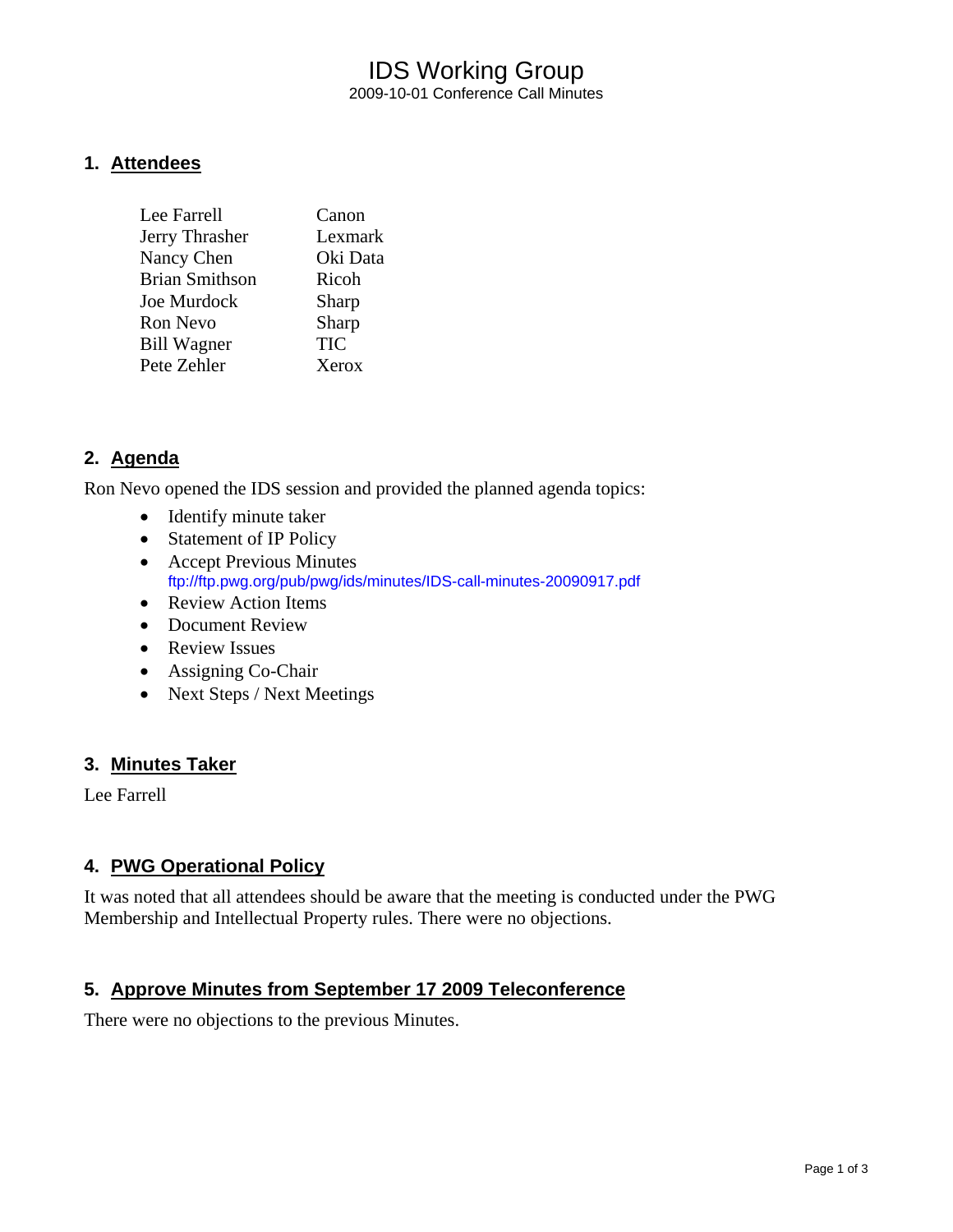# IDS Working Group

2009-10-01 Conference Call Minutes

# **6. Review Action Items**

NOTE: The latest Action Item spreadsheet is available at: <ftp://ftp.pwg.org/pub/pwg/ids/ActionItems/>

| AI 001: | Randy Turner will try to find other contacts that would be willing to work with the |
|---------|-------------------------------------------------------------------------------------|
|         | PWG to help deploy NEA health assessment. (Juniper, Symantec, Cisco are             |
|         | suggested candidates.) Is someone willing to sit down with the PWG and "have        |
|         | discussions"?                                                                       |

#### → *ONGOING*

AI 010: Brian Smithson will investigate whether a formal relationship document can be created between TCG and PWG. He will find out their position on liaison agreements.

→ *TCG Board of Directors will meet and discuss this at their next face-to-face meeting (Oct 27-29), and get back to us with a response.* 

→ *OPEN* 

- AI 022: Joe Murdock will examine the possible mapping of HCD attributes to SCCM and evaluate the resulting "HCD health assessment" benefit. [This should also result in a list of deficiencies and recommended extensions to be suggested to the MS NAP team.]
- → *Still in progress. Proposed mapping spreadsheet was distributed. Investigation will continue.*
- → *OPEN*

AI 023: Jane Maliouta will take on the responsibility for creating a "value proposition" document to help justify the reason behind HCD NAP development. Peter Cybuck and Ron Nevo will provide market information as possible.

→ *No discussion on this yet. Ron will send Jane a reminder.* 

→ *OPEN* 

AI 024: Randy Turner will ask the NEA e-mail list about their assumptions on modeling [sub-]components with regard to MFD subunits. (Why does NEA not address BIOS and/or NICs as components within a PC?)

- → *Randy sent a question to the NEA e-mail list, but no replies have been received.*
- → *OPEN*

AI 025: Peter Cybuck will do some market research about whether customers will accept the proposed method of gaining network access via SCCM.

→ *Still working on this. No other status available.* 

→ *OPEN*

# **7. Document Review**

There were no new documents or updates to review.